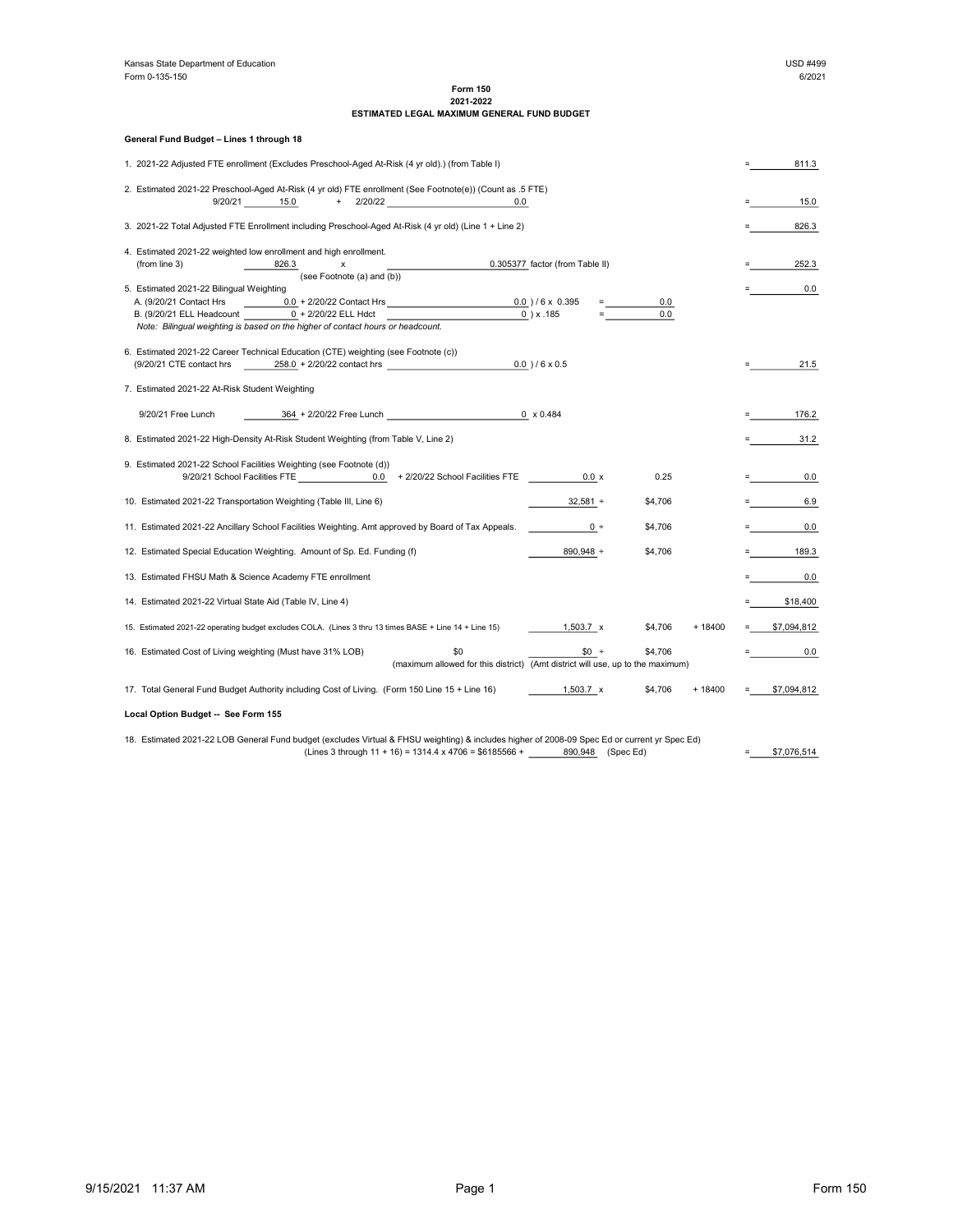| <b>TABLE I - KSA 72-5132</b><br>NO<br>1. Does the district qualify for the 3 yr Average? (Due to military dependent children.)<br>2. 9/20/18 Audited FTE enrollment (excludes Preschool-Aged At-Risk (4 yr old) and Virtual)<br>807.4<br>3. 2/20/19 Audited FTE of new students of military families, not enrolled on 9/20/18.<br>(Excludes Preschool-Aged At-Risk (4 yr old)) (Must be at least 25 FTE or 1% of Line 2.<br>0.0<br>0.0<br>If it doesn't meet criteria then calculates zero.)<br>4. 9/20/19 Audited FTE enrollment (excludes Preschool-Aged At-Risk (4 yr old) and Virtual)<br>811.3<br>5. Estimated 2/20/20 Audited FTE of new students of military families, not enrolled on 9/20/19.<br>(Excludes Preschool-Aged At-Risk (4 yr old)) (Must be at least 25 FTE or 1% of Line 4.<br>0.0<br>0.0<br>If it doesn't meet criteria then calculates zero.)<br>6. 9/20/20 Audited FTE enrollment (excludes Preschool-Aged At-Risk (4 yr old) and Virtual)<br>762.4<br>7. 2/20/21 Audited FTE of new students of military families, not enrolled on 9/20/20.<br>(Excludes Preschool-Aged At-Risk (4 yr old)) (Must be at least 25 FTE or 1% of Line 6.<br>0.0<br>0.0<br>If it doesn't meet criteria then calculates zero.)<br>8. Sept. 20, 2018, FTE enrollment plus 2/20/19 FTE (Excludes Preschool-Aged At-Risk (4 yr old) and virtual.)<br>807.4<br>9. Sept. 20, 2019, FTE enrollment plus 2/20/20 FTE (Excludes Preschool-Aged At-Risk (4 yr old) and virtual.)<br>811.3<br>10. Sept. 20, 2020, FTE enrollment plus 2/20/21 FTE (Excludes Preschool-Aged At-Risk (4 yr old) and virtual.)<br>762.4<br>11. 3 YR AVG FTE*: (<br>807.4<br>811.3<br>(line 8)<br>(line 9)<br>$\div$ 3 =<br>793.7<br>762.4<br>0.0<br>(line 10)<br>(goes to line 11)<br>* Excludes Preschool-Aged At-Risk (4 yr old) and virtual; but includes 2/20 military students if they qualify for the Military Provision that year.<br>12. 2021-22 FTE adjusted enrollment for budget purposes (higher of line 9, 10, or line 9, 10, or 11, if qualified for 3YR AVG).<br>811.3<br>13. Total FTE adjusted enrollment. (Goes to page 1, line 1)<br>811.3<br>TABLE II - Low and High Enrollment Weighting (KSA 72-5149)<br><b>Enrollment of District</b><br>Factor<br>$0 - 99.9$<br>1.014331<br>100 - 299.9<br>{[7337 - 9.655 (E - 100)]÷3642.4} -1<br>$300 - 1,621.9$<br>{[5406 - 1.237500 (E - 300)]÷3642.4} -1<br>1622 and over<br>0.03504<br>E is the Adjusted FTE Enrollment (from Page 1, line 3)<br>EXAMPLE: (FTE of 954.0)<br>{[5406 - 1.237500 (954.0 - 300)]÷3642.4}-1<br>{[5406 - 1.237500 (654.0)]÷3642.4}-1<br>{[5406 - 809.325]÷3642.4}-1<br>${4597.675 \div 3642.4}$ -1<br>1.261991-1<br>0.261991<br>TABLE III - Transportation Weighting (KSA 72-5148)<br>1. Area of district in square miles 9-20-2021.<br>13.5<br>2. All public pupils transported or for whom transportation is being made available 9-20-2021<br>who reside in the district 2.5 miles or more (Estimated)<br>$2 - 20 - 22$<br>0.0<br>36.5<br>36.5<br>3. Index of density = Line 2<br>36.5 divided by Line 1<br>13.5<br>2.704<br>\$790<br>4. Using index of density (Line 3), determine Per Capita Allowance.<br>1.1299<br>Factor A [BASE Change]<br>Factor B [Transported Students times Per Capita Allowance]<br>\$28,835<br>Factor C [Factor B times Constant]<br>\$28,835<br>Factor D [Factor C times Factor A]<br>\$32,581<br>6. 2021-22 Trans. State Aid =<br>32,581<br>(to Line 10, Page 1)<br>32,581<br>In no event shall the transportation weighting of the school district result in the portion of such school district's state foundation aid attributable to the transportation | Kansas State Department of Education<br>Form 0-135-150 |  |  |  |  | USD #499<br>6/2021 |
|-------------------------------------------------------------------------------------------------------------------------------------------------------------------------------------------------------------------------------------------------------------------------------------------------------------------------------------------------------------------------------------------------------------------------------------------------------------------------------------------------------------------------------------------------------------------------------------------------------------------------------------------------------------------------------------------------------------------------------------------------------------------------------------------------------------------------------------------------------------------------------------------------------------------------------------------------------------------------------------------------------------------------------------------------------------------------------------------------------------------------------------------------------------------------------------------------------------------------------------------------------------------------------------------------------------------------------------------------------------------------------------------------------------------------------------------------------------------------------------------------------------------------------------------------------------------------------------------------------------------------------------------------------------------------------------------------------------------------------------------------------------------------------------------------------------------------------------------------------------------------------------------------------------------------------------------------------------------------------------------------------------------------------------------------------------------------------------------------------------------------------------------------------------------------------------------------------------------------------------------------------------------------------------------------------------------------------------------------------------------------------------------------------------------------------------------------------------------------------------------------------------------------------------------------------------------------------------------------------------------------------------------------------------------------------------------------------------------------------------------------------------------------------------------------------------------------------------------------------------------------------------------------------------------------------------------------------------------------------------------------------------------------------------------------------------------------------------------------------------------------------------------------------------------------------------------------------------------------------------------------------------------------------------------------------------------------------------------------------------------------------------------------------------------------------------------------------------------------------------------------------------------------------------------------------------------------------------------------------------------------------------------------------------|--------------------------------------------------------|--|--|--|--|--------------------|
|                                                                                                                                                                                                                                                                                                                                                                                                                                                                                                                                                                                                                                                                                                                                                                                                                                                                                                                                                                                                                                                                                                                                                                                                                                                                                                                                                                                                                                                                                                                                                                                                                                                                                                                                                                                                                                                                                                                                                                                                                                                                                                                                                                                                                                                                                                                                                                                                                                                                                                                                                                                                                                                                                                                                                                                                                                                                                                                                                                                                                                                                                                                                                                                                                                                                                                                                                                                                                                                                                                                                                                                                                                                             |                                                        |  |  |  |  |                    |
|                                                                                                                                                                                                                                                                                                                                                                                                                                                                                                                                                                                                                                                                                                                                                                                                                                                                                                                                                                                                                                                                                                                                                                                                                                                                                                                                                                                                                                                                                                                                                                                                                                                                                                                                                                                                                                                                                                                                                                                                                                                                                                                                                                                                                                                                                                                                                                                                                                                                                                                                                                                                                                                                                                                                                                                                                                                                                                                                                                                                                                                                                                                                                                                                                                                                                                                                                                                                                                                                                                                                                                                                                                                             |                                                        |  |  |  |  |                    |
|                                                                                                                                                                                                                                                                                                                                                                                                                                                                                                                                                                                                                                                                                                                                                                                                                                                                                                                                                                                                                                                                                                                                                                                                                                                                                                                                                                                                                                                                                                                                                                                                                                                                                                                                                                                                                                                                                                                                                                                                                                                                                                                                                                                                                                                                                                                                                                                                                                                                                                                                                                                                                                                                                                                                                                                                                                                                                                                                                                                                                                                                                                                                                                                                                                                                                                                                                                                                                                                                                                                                                                                                                                                             |                                                        |  |  |  |  |                    |
|                                                                                                                                                                                                                                                                                                                                                                                                                                                                                                                                                                                                                                                                                                                                                                                                                                                                                                                                                                                                                                                                                                                                                                                                                                                                                                                                                                                                                                                                                                                                                                                                                                                                                                                                                                                                                                                                                                                                                                                                                                                                                                                                                                                                                                                                                                                                                                                                                                                                                                                                                                                                                                                                                                                                                                                                                                                                                                                                                                                                                                                                                                                                                                                                                                                                                                                                                                                                                                                                                                                                                                                                                                                             |                                                        |  |  |  |  |                    |
|                                                                                                                                                                                                                                                                                                                                                                                                                                                                                                                                                                                                                                                                                                                                                                                                                                                                                                                                                                                                                                                                                                                                                                                                                                                                                                                                                                                                                                                                                                                                                                                                                                                                                                                                                                                                                                                                                                                                                                                                                                                                                                                                                                                                                                                                                                                                                                                                                                                                                                                                                                                                                                                                                                                                                                                                                                                                                                                                                                                                                                                                                                                                                                                                                                                                                                                                                                                                                                                                                                                                                                                                                                                             |                                                        |  |  |  |  |                    |
|                                                                                                                                                                                                                                                                                                                                                                                                                                                                                                                                                                                                                                                                                                                                                                                                                                                                                                                                                                                                                                                                                                                                                                                                                                                                                                                                                                                                                                                                                                                                                                                                                                                                                                                                                                                                                                                                                                                                                                                                                                                                                                                                                                                                                                                                                                                                                                                                                                                                                                                                                                                                                                                                                                                                                                                                                                                                                                                                                                                                                                                                                                                                                                                                                                                                                                                                                                                                                                                                                                                                                                                                                                                             |                                                        |  |  |  |  |                    |
|                                                                                                                                                                                                                                                                                                                                                                                                                                                                                                                                                                                                                                                                                                                                                                                                                                                                                                                                                                                                                                                                                                                                                                                                                                                                                                                                                                                                                                                                                                                                                                                                                                                                                                                                                                                                                                                                                                                                                                                                                                                                                                                                                                                                                                                                                                                                                                                                                                                                                                                                                                                                                                                                                                                                                                                                                                                                                                                                                                                                                                                                                                                                                                                                                                                                                                                                                                                                                                                                                                                                                                                                                                                             |                                                        |  |  |  |  |                    |
|                                                                                                                                                                                                                                                                                                                                                                                                                                                                                                                                                                                                                                                                                                                                                                                                                                                                                                                                                                                                                                                                                                                                                                                                                                                                                                                                                                                                                                                                                                                                                                                                                                                                                                                                                                                                                                                                                                                                                                                                                                                                                                                                                                                                                                                                                                                                                                                                                                                                                                                                                                                                                                                                                                                                                                                                                                                                                                                                                                                                                                                                                                                                                                                                                                                                                                                                                                                                                                                                                                                                                                                                                                                             |                                                        |  |  |  |  |                    |
|                                                                                                                                                                                                                                                                                                                                                                                                                                                                                                                                                                                                                                                                                                                                                                                                                                                                                                                                                                                                                                                                                                                                                                                                                                                                                                                                                                                                                                                                                                                                                                                                                                                                                                                                                                                                                                                                                                                                                                                                                                                                                                                                                                                                                                                                                                                                                                                                                                                                                                                                                                                                                                                                                                                                                                                                                                                                                                                                                                                                                                                                                                                                                                                                                                                                                                                                                                                                                                                                                                                                                                                                                                                             |                                                        |  |  |  |  |                    |
|                                                                                                                                                                                                                                                                                                                                                                                                                                                                                                                                                                                                                                                                                                                                                                                                                                                                                                                                                                                                                                                                                                                                                                                                                                                                                                                                                                                                                                                                                                                                                                                                                                                                                                                                                                                                                                                                                                                                                                                                                                                                                                                                                                                                                                                                                                                                                                                                                                                                                                                                                                                                                                                                                                                                                                                                                                                                                                                                                                                                                                                                                                                                                                                                                                                                                                                                                                                                                                                                                                                                                                                                                                                             |                                                        |  |  |  |  |                    |
|                                                                                                                                                                                                                                                                                                                                                                                                                                                                                                                                                                                                                                                                                                                                                                                                                                                                                                                                                                                                                                                                                                                                                                                                                                                                                                                                                                                                                                                                                                                                                                                                                                                                                                                                                                                                                                                                                                                                                                                                                                                                                                                                                                                                                                                                                                                                                                                                                                                                                                                                                                                                                                                                                                                                                                                                                                                                                                                                                                                                                                                                                                                                                                                                                                                                                                                                                                                                                                                                                                                                                                                                                                                             |                                                        |  |  |  |  |                    |
|                                                                                                                                                                                                                                                                                                                                                                                                                                                                                                                                                                                                                                                                                                                                                                                                                                                                                                                                                                                                                                                                                                                                                                                                                                                                                                                                                                                                                                                                                                                                                                                                                                                                                                                                                                                                                                                                                                                                                                                                                                                                                                                                                                                                                                                                                                                                                                                                                                                                                                                                                                                                                                                                                                                                                                                                                                                                                                                                                                                                                                                                                                                                                                                                                                                                                                                                                                                                                                                                                                                                                                                                                                                             |                                                        |  |  |  |  |                    |
|                                                                                                                                                                                                                                                                                                                                                                                                                                                                                                                                                                                                                                                                                                                                                                                                                                                                                                                                                                                                                                                                                                                                                                                                                                                                                                                                                                                                                                                                                                                                                                                                                                                                                                                                                                                                                                                                                                                                                                                                                                                                                                                                                                                                                                                                                                                                                                                                                                                                                                                                                                                                                                                                                                                                                                                                                                                                                                                                                                                                                                                                                                                                                                                                                                                                                                                                                                                                                                                                                                                                                                                                                                                             |                                                        |  |  |  |  |                    |
|                                                                                                                                                                                                                                                                                                                                                                                                                                                                                                                                                                                                                                                                                                                                                                                                                                                                                                                                                                                                                                                                                                                                                                                                                                                                                                                                                                                                                                                                                                                                                                                                                                                                                                                                                                                                                                                                                                                                                                                                                                                                                                                                                                                                                                                                                                                                                                                                                                                                                                                                                                                                                                                                                                                                                                                                                                                                                                                                                                                                                                                                                                                                                                                                                                                                                                                                                                                                                                                                                                                                                                                                                                                             |                                                        |  |  |  |  |                    |
|                                                                                                                                                                                                                                                                                                                                                                                                                                                                                                                                                                                                                                                                                                                                                                                                                                                                                                                                                                                                                                                                                                                                                                                                                                                                                                                                                                                                                                                                                                                                                                                                                                                                                                                                                                                                                                                                                                                                                                                                                                                                                                                                                                                                                                                                                                                                                                                                                                                                                                                                                                                                                                                                                                                                                                                                                                                                                                                                                                                                                                                                                                                                                                                                                                                                                                                                                                                                                                                                                                                                                                                                                                                             |                                                        |  |  |  |  |                    |
|                                                                                                                                                                                                                                                                                                                                                                                                                                                                                                                                                                                                                                                                                                                                                                                                                                                                                                                                                                                                                                                                                                                                                                                                                                                                                                                                                                                                                                                                                                                                                                                                                                                                                                                                                                                                                                                                                                                                                                                                                                                                                                                                                                                                                                                                                                                                                                                                                                                                                                                                                                                                                                                                                                                                                                                                                                                                                                                                                                                                                                                                                                                                                                                                                                                                                                                                                                                                                                                                                                                                                                                                                                                             |                                                        |  |  |  |  |                    |
|                                                                                                                                                                                                                                                                                                                                                                                                                                                                                                                                                                                                                                                                                                                                                                                                                                                                                                                                                                                                                                                                                                                                                                                                                                                                                                                                                                                                                                                                                                                                                                                                                                                                                                                                                                                                                                                                                                                                                                                                                                                                                                                                                                                                                                                                                                                                                                                                                                                                                                                                                                                                                                                                                                                                                                                                                                                                                                                                                                                                                                                                                                                                                                                                                                                                                                                                                                                                                                                                                                                                                                                                                                                             |                                                        |  |  |  |  |                    |
|                                                                                                                                                                                                                                                                                                                                                                                                                                                                                                                                                                                                                                                                                                                                                                                                                                                                                                                                                                                                                                                                                                                                                                                                                                                                                                                                                                                                                                                                                                                                                                                                                                                                                                                                                                                                                                                                                                                                                                                                                                                                                                                                                                                                                                                                                                                                                                                                                                                                                                                                                                                                                                                                                                                                                                                                                                                                                                                                                                                                                                                                                                                                                                                                                                                                                                                                                                                                                                                                                                                                                                                                                                                             |                                                        |  |  |  |  |                    |
|                                                                                                                                                                                                                                                                                                                                                                                                                                                                                                                                                                                                                                                                                                                                                                                                                                                                                                                                                                                                                                                                                                                                                                                                                                                                                                                                                                                                                                                                                                                                                                                                                                                                                                                                                                                                                                                                                                                                                                                                                                                                                                                                                                                                                                                                                                                                                                                                                                                                                                                                                                                                                                                                                                                                                                                                                                                                                                                                                                                                                                                                                                                                                                                                                                                                                                                                                                                                                                                                                                                                                                                                                                                             |                                                        |  |  |  |  |                    |
|                                                                                                                                                                                                                                                                                                                                                                                                                                                                                                                                                                                                                                                                                                                                                                                                                                                                                                                                                                                                                                                                                                                                                                                                                                                                                                                                                                                                                                                                                                                                                                                                                                                                                                                                                                                                                                                                                                                                                                                                                                                                                                                                                                                                                                                                                                                                                                                                                                                                                                                                                                                                                                                                                                                                                                                                                                                                                                                                                                                                                                                                                                                                                                                                                                                                                                                                                                                                                                                                                                                                                                                                                                                             |                                                        |  |  |  |  |                    |
|                                                                                                                                                                                                                                                                                                                                                                                                                                                                                                                                                                                                                                                                                                                                                                                                                                                                                                                                                                                                                                                                                                                                                                                                                                                                                                                                                                                                                                                                                                                                                                                                                                                                                                                                                                                                                                                                                                                                                                                                                                                                                                                                                                                                                                                                                                                                                                                                                                                                                                                                                                                                                                                                                                                                                                                                                                                                                                                                                                                                                                                                                                                                                                                                                                                                                                                                                                                                                                                                                                                                                                                                                                                             |                                                        |  |  |  |  |                    |
|                                                                                                                                                                                                                                                                                                                                                                                                                                                                                                                                                                                                                                                                                                                                                                                                                                                                                                                                                                                                                                                                                                                                                                                                                                                                                                                                                                                                                                                                                                                                                                                                                                                                                                                                                                                                                                                                                                                                                                                                                                                                                                                                                                                                                                                                                                                                                                                                                                                                                                                                                                                                                                                                                                                                                                                                                                                                                                                                                                                                                                                                                                                                                                                                                                                                                                                                                                                                                                                                                                                                                                                                                                                             |                                                        |  |  |  |  |                    |
|                                                                                                                                                                                                                                                                                                                                                                                                                                                                                                                                                                                                                                                                                                                                                                                                                                                                                                                                                                                                                                                                                                                                                                                                                                                                                                                                                                                                                                                                                                                                                                                                                                                                                                                                                                                                                                                                                                                                                                                                                                                                                                                                                                                                                                                                                                                                                                                                                                                                                                                                                                                                                                                                                                                                                                                                                                                                                                                                                                                                                                                                                                                                                                                                                                                                                                                                                                                                                                                                                                                                                                                                                                                             |                                                        |  |  |  |  |                    |
|                                                                                                                                                                                                                                                                                                                                                                                                                                                                                                                                                                                                                                                                                                                                                                                                                                                                                                                                                                                                                                                                                                                                                                                                                                                                                                                                                                                                                                                                                                                                                                                                                                                                                                                                                                                                                                                                                                                                                                                                                                                                                                                                                                                                                                                                                                                                                                                                                                                                                                                                                                                                                                                                                                                                                                                                                                                                                                                                                                                                                                                                                                                                                                                                                                                                                                                                                                                                                                                                                                                                                                                                                                                             |                                                        |  |  |  |  |                    |
|                                                                                                                                                                                                                                                                                                                                                                                                                                                                                                                                                                                                                                                                                                                                                                                                                                                                                                                                                                                                                                                                                                                                                                                                                                                                                                                                                                                                                                                                                                                                                                                                                                                                                                                                                                                                                                                                                                                                                                                                                                                                                                                                                                                                                                                                                                                                                                                                                                                                                                                                                                                                                                                                                                                                                                                                                                                                                                                                                                                                                                                                                                                                                                                                                                                                                                                                                                                                                                                                                                                                                                                                                                                             |                                                        |  |  |  |  |                    |

weighting being in excess of 110% of such school district's total expenditures from all funds for transporting students for the immediately preceding school year.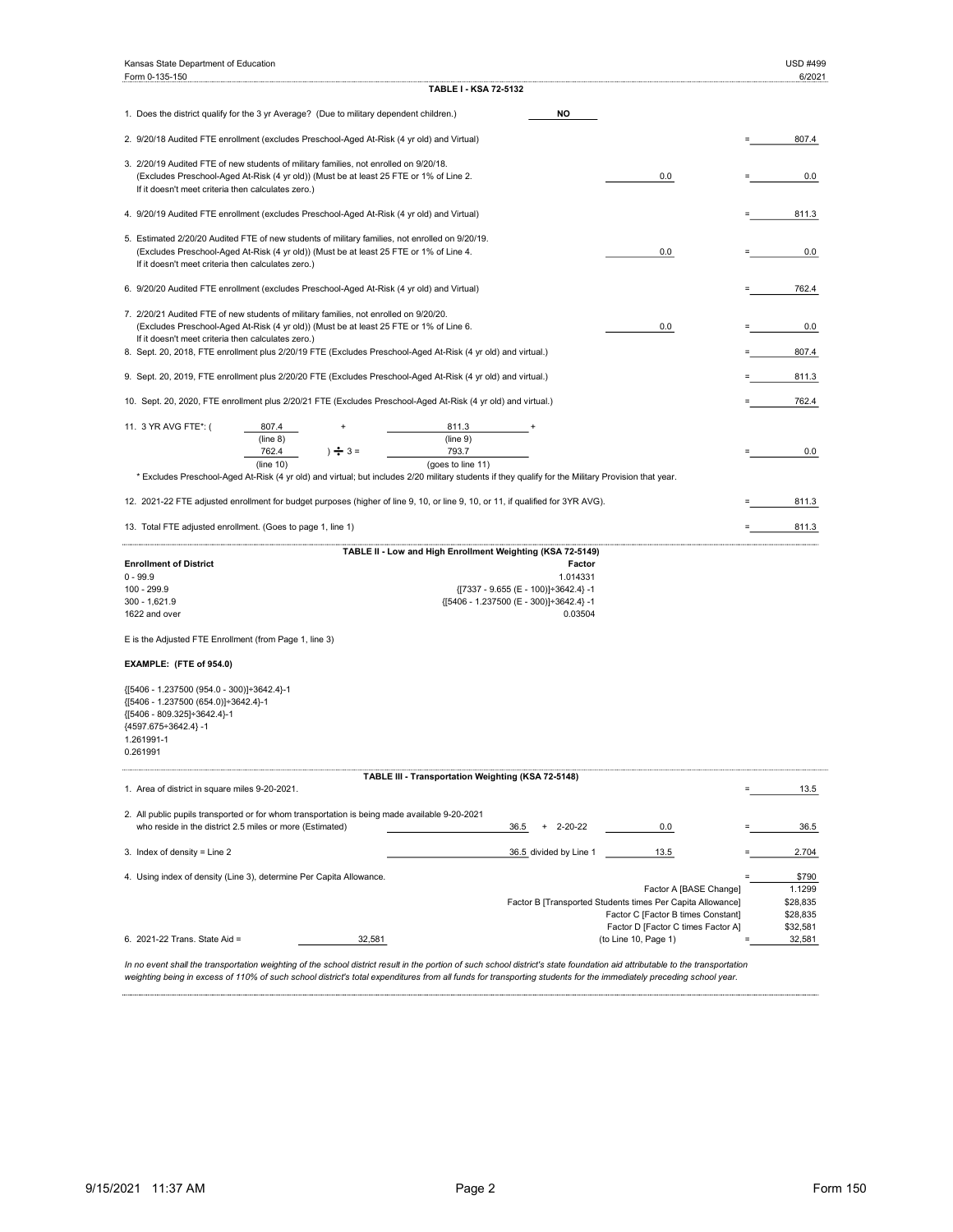| Kansas State Department of Education                                                                                                                                                                                                                                                                                                                                                                                                                                                                                                                                                                                                                                                                               |                            | <b>USD #499</b>      |
|--------------------------------------------------------------------------------------------------------------------------------------------------------------------------------------------------------------------------------------------------------------------------------------------------------------------------------------------------------------------------------------------------------------------------------------------------------------------------------------------------------------------------------------------------------------------------------------------------------------------------------------------------------------------------------------------------------------------|----------------------------|----------------------|
| Form 0-135-150<br><b>TABLE IV</b>                                                                                                                                                                                                                                                                                                                                                                                                                                                                                                                                                                                                                                                                                  |                            | 6/2021               |
| Virtual State Aid (KSA 72-3715)                                                                                                                                                                                                                                                                                                                                                                                                                                                                                                                                                                                                                                                                                    |                            |                      |
| 1. Estimated 9/20/21 FTE enrollment for full-time students enrolled in virtual programs.                                                                                                                                                                                                                                                                                                                                                                                                                                                                                                                                                                                                                           | $3.0 \times$               | 15,000<br>\$5,000    |
| 2. Estimated 9/20/21 FTE enrollment for part-time students enrolled in virtual programs.                                                                                                                                                                                                                                                                                                                                                                                                                                                                                                                                                                                                                           | 2.0 X                      | 3,400<br>\$1,700     |
| 3. Estimated Virtual Credits* (20 years and older).                                                                                                                                                                                                                                                                                                                                                                                                                                                                                                                                                                                                                                                                | 0.00 X                     | \$709<br>0           |
| 4. Estimated Virtual State Aid (Lines 1 plus 2 plus 3)                                                                                                                                                                                                                                                                                                                                                                                                                                                                                                                                                                                                                                                             |                            | \$18,400             |
| *No student shall be counted for more than 6 credits per year.                                                                                                                                                                                                                                                                                                                                                                                                                                                                                                                                                                                                                                                     |                            |                      |
| "Virtual School" means any school or educational program that: (1) Is offered for credit; (2) uses distance-learning technologies which predominately<br>use internet-based methods to deliver instruction; (3) involves instruction that occurs asynchronously with the teacher and pupil in separate locations;<br>(4) requires the pupil to make academic progress toward the next grade level and matriculation from kindergarten through high school graduation;<br>(5) requires the pupil to demonstrate competence in subject matter for each class or subject in which the pupil is enrolled as part of the virtual school;<br>and (6) requires age-appropriate pupils to complete state assessment tests. |                            |                      |
| <b>TABLE V</b>                                                                                                                                                                                                                                                                                                                                                                                                                                                                                                                                                                                                                                                                                                     |                            |                      |
| High At-Risk Weighting Calculation (KSA 72-5151)                                                                                                                                                                                                                                                                                                                                                                                                                                                                                                                                                                                                                                                                   |                            |                      |
| 1. Estimated 2021-22 Free Lunch Percentage (1B divided by 1A)                                                                                                                                                                                                                                                                                                                                                                                                                                                                                                                                                                                                                                                      |                            | 46.97 %              |
| A. 9/20/21 + 2/20/22 Headcount (from Open page)                                                                                                                                                                                                                                                                                                                                                                                                                                                                                                                                                                                                                                                                    |                            | 775                  |
| B. 9/20/21 + 2/20/22 Free Lunch Headcount (from Open page)                                                                                                                                                                                                                                                                                                                                                                                                                                                                                                                                                                                                                                                         |                            | 364                  |
| 2. Estimated 2021-22 High-Density At-Risk Student Weighting (higher of 2A or 2B) (goes to Page 1, Line 8)                                                                                                                                                                                                                                                                                                                                                                                                                                                                                                                                                                                                          |                            | 31.2                 |
| A. USD Level (i or ii)                                                                                                                                                                                                                                                                                                                                                                                                                                                                                                                                                                                                                                                                                             |                            | 30.5                 |
| i. High-Density At-Risk >= 50% (1B times 10.5%)                                                                                                                                                                                                                                                                                                                                                                                                                                                                                                                                                                                                                                                                    | 0.0                        |                      |
| ii. High-Density At-Risk >= $35\%$ and < $50\%$ (1B times (#1 mi                                                                                                                                                                                                                                                                                                                                                                                                                                                                                                                                                                                                                                                   | 30.5                       |                      |
| <b>B. SCHOOL Level</b><br>*** Enter building enrollment on HD-AR_BLDG worksheet***                                                                                                                                                                                                                                                                                                                                                                                                                                                                                                                                                                                                                                 |                            | 31.2                 |
| TABLE VI ** (NEW) **                                                                                                                                                                                                                                                                                                                                                                                                                                                                                                                                                                                                                                                                                               |                            |                      |
| At-Risk and High Density At-Risk State Foundation Aid - Required Transfer                                                                                                                                                                                                                                                                                                                                                                                                                                                                                                                                                                                                                                          |                            |                      |
| From General Fund to At-Risk K-12 Fund (2021 House Bill 2134)                                                                                                                                                                                                                                                                                                                                                                                                                                                                                                                                                                                                                                                      |                            |                      |
| 1. Estimated 2021-22 At-Risk (Free Meals) Weighted FTE [Form 150 Line 7) =                                                                                                                                                                                                                                                                                                                                                                                                                                                                                                                                                                                                                                         | 176.2                      |                      |
| 2. Estimated 2021-22 At-Risk (High Density) Weighted FTE [Form 150 Line 8) =                                                                                                                                                                                                                                                                                                                                                                                                                                                                                                                                                                                                                                       | 31.2                       |                      |
| 3. Estimated At-Risk State Foundation Aid [ (Line 1 + Line 2) X \$4706 ] =                                                                                                                                                                                                                                                                                                                                                                                                                                                                                                                                                                                                                                         | 207.4 X                    | \$4,706<br>\$976,024 |
|                                                                                                                                                                                                                                                                                                                                                                                                                                                                                                                                                                                                                                                                                                                    |                            |                      |
| Page 1 Footnotes:                                                                                                                                                                                                                                                                                                                                                                                                                                                                                                                                                                                                                                                                                                  |                            |                      |
| (a) Weighted FTE enrollment is computed by taking the total clock hours of bilingual students who are enrolled and attending in an                                                                                                                                                                                                                                                                                                                                                                                                                                                                                                                                                                                 |                            |                      |
| approved bilingual class on 9-20-2021 and dividing by 6 (cannot exceed 6 hours for an individual student). Total                                                                                                                                                                                                                                                                                                                                                                                                                                                                                                                                                                                                   |                            |                      |
| clock hours<br>$0.0 + 6 \times 0.395 =$                                                                                                                                                                                                                                                                                                                                                                                                                                                                                                                                                                                                                                                                            | 0.0000 (Record on Line 5)  |                      |
| (b) FTE is computed by taking the total headcount of bilingual students who are enrolled and attending in an                                                                                                                                                                                                                                                                                                                                                                                                                                                                                                                                                                                                       |                            |                      |
| approved bilingual class on 9-20-2021 and multiplying by factor of 0.185. Total                                                                                                                                                                                                                                                                                                                                                                                                                                                                                                                                                                                                                                    |                            |                      |
| headcount<br>$0 \times 0.185 =$                                                                                                                                                                                                                                                                                                                                                                                                                                                                                                                                                                                                                                                                                    | 0.0000 (Record on Line 5)  |                      |
|                                                                                                                                                                                                                                                                                                                                                                                                                                                                                                                                                                                                                                                                                                                    |                            |                      |
| (c) FTE is computed by taking the total clock hours of career and technical education students who are enrolled and attending<br>in an approved vocational class on 9-20-2021 and dividing by 6 (cannot exceed 6 hours for an individual student). Total                                                                                                                                                                                                                                                                                                                                                                                                                                                           |                            |                      |
| $258.0 + 6 =$<br>clock hours                                                                                                                                                                                                                                                                                                                                                                                                                                                                                                                                                                                                                                                                                       | 43.0000 (Record on Line 6) |                      |
|                                                                                                                                                                                                                                                                                                                                                                                                                                                                                                                                                                                                                                                                                                                    |                            |                      |
| (d) In order to access new facilities weighting, a USD must have adopted at least a 25% LOB. Only eligible to schools that passed a bond election                                                                                                                                                                                                                                                                                                                                                                                                                                                                                                                                                                  |                            |                      |
| prior to July 1, 2015 and bond money was used for construction of new facilities or new schools that were built primarily with federal funds<br>on a military reservation located on USD 207 and USD 475.                                                                                                                                                                                                                                                                                                                                                                                                                                                                                                          |                            |                      |
|                                                                                                                                                                                                                                                                                                                                                                                                                                                                                                                                                                                                                                                                                                                    |                            |                      |
| (e) Preschool-Aged At-Risk (4 yr old) students are counted as .5 FTE. USD must be approved by the Kansas State Department<br>of Education.                                                                                                                                                                                                                                                                                                                                                                                                                                                                                                                                                                         |                            |                      |
|                                                                                                                                                                                                                                                                                                                                                                                                                                                                                                                                                                                                                                                                                                                    |                            |                      |
| (f) Comes from form 118 (line 20).                                                                                                                                                                                                                                                                                                                                                                                                                                                                                                                                                                                                                                                                                 |                            |                      |
| (NOTE: If September 20 falls on a weekend, the following Monday will be the official count date.)                                                                                                                                                                                                                                                                                                                                                                                                                                                                                                                                                                                                                  |                            |                      |